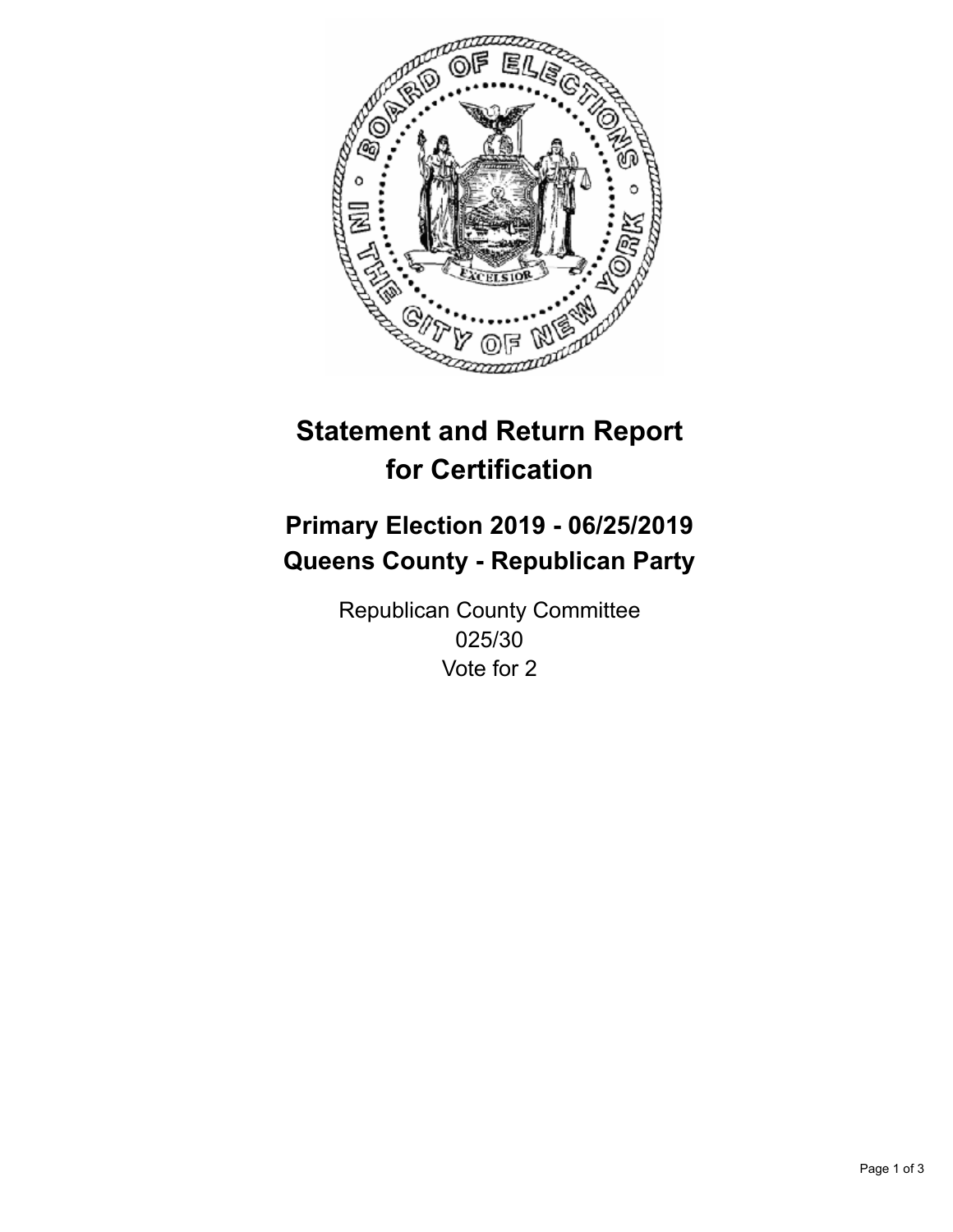

## **Assembly District 30**

| <b>PUBLIC COUNTER</b>                                    | 8            |
|----------------------------------------------------------|--------------|
| <b>MANUALLY COUNTED EMERGENCY</b>                        | 0            |
| ABSENTEE / MILITARY                                      | $\mathbf{0}$ |
| AFFIDAVIT                                                | 0            |
| <b>Total Ballots</b>                                     | 8            |
| Less - Inapplicable Federal/Special Presidential Ballots | 0            |
| <b>Total Applicable Ballots</b>                          | 8            |
| <b>VUI HOANG</b>                                         | 0            |
| <b>MY NGUYEN</b>                                         |              |
| PATRICIA A. CORSINI                                      | 7            |
| <b>JOSEPH CORSINI</b>                                    | 6            |
| <b>Total Votes</b>                                       | 14           |
| Unrecorded                                               | 2            |